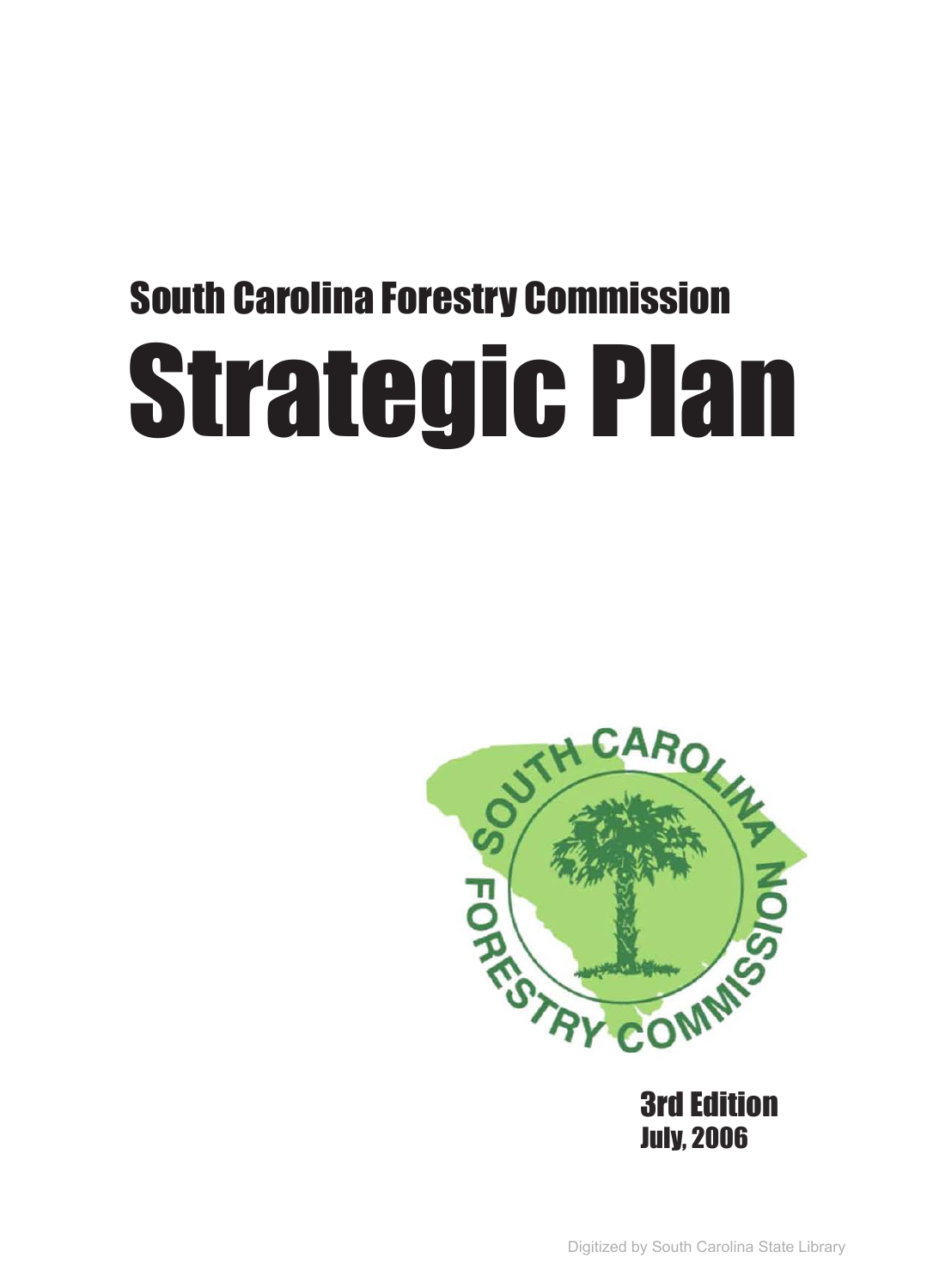### **Contents**

| $\blacksquare$ 12 |
|-------------------|
|                   |
|                   |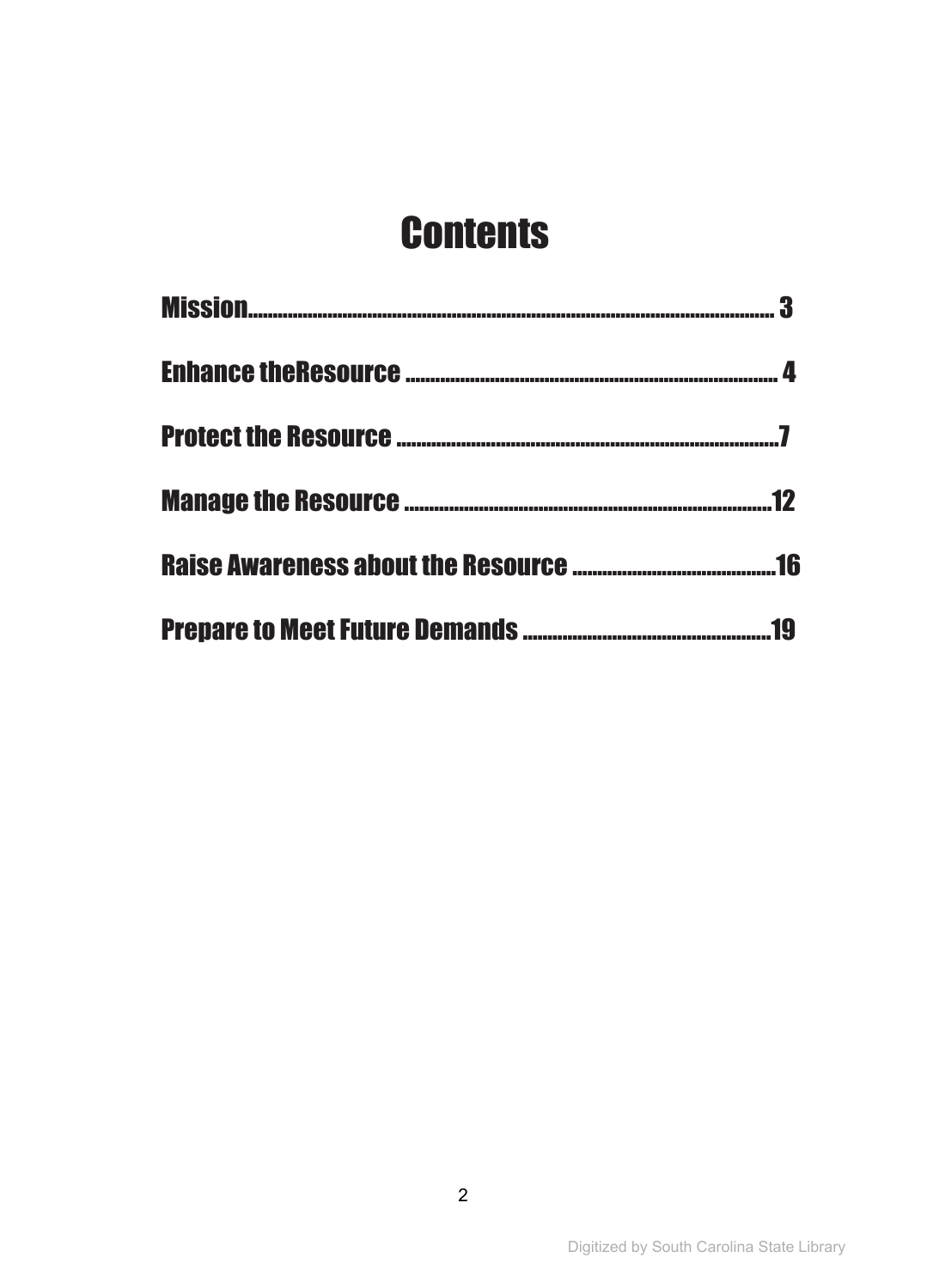### Our Mission

To protect, promote, enhance and nurture the forest lands of South Carolina and educate the public about forestry issues in a manner consistent with achieving the greatest good for its citizens.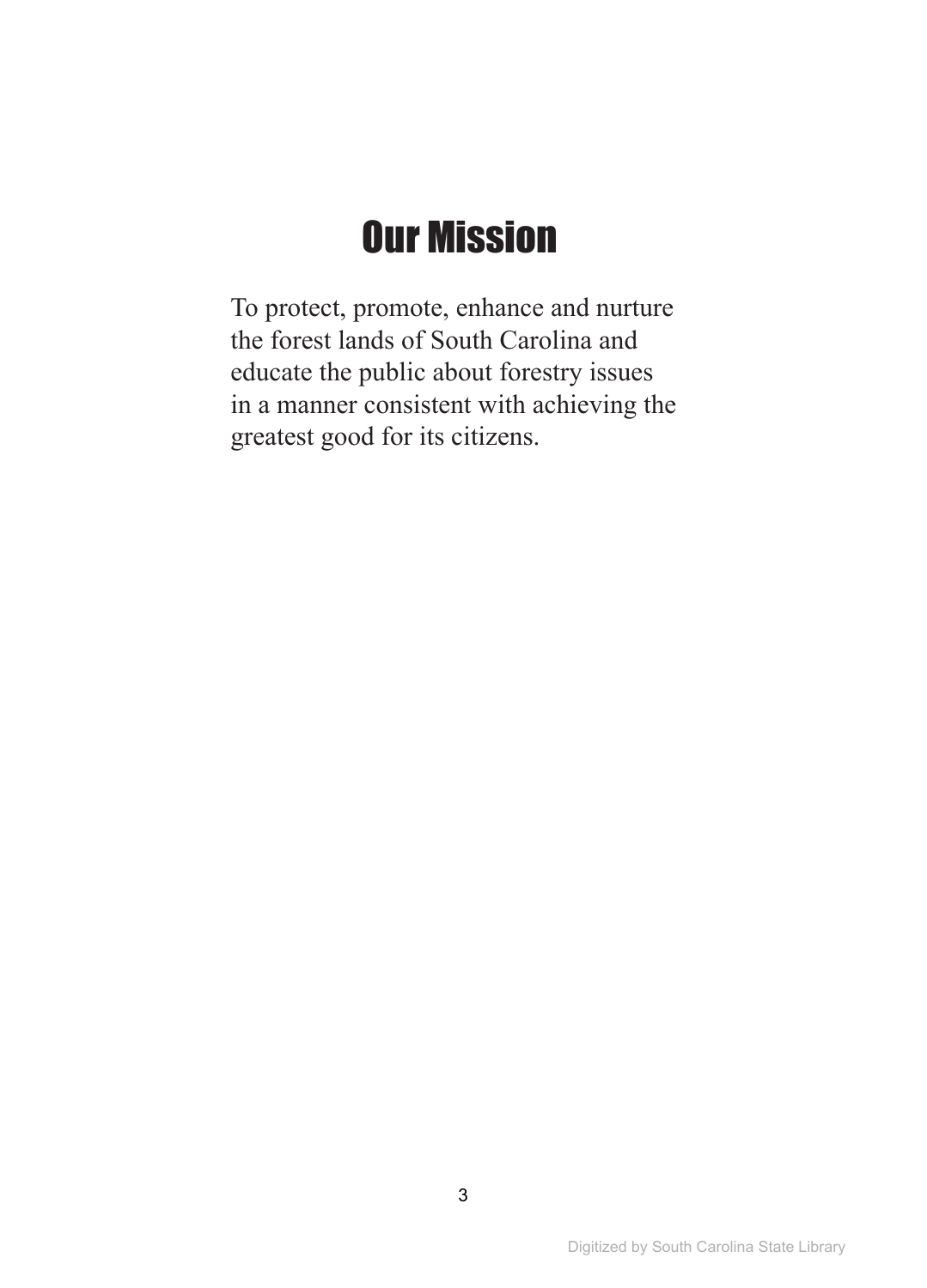### <span id="page-3-0"></span>Enhance the Resource

*A*<br>*An ample, productive forest land base*<br>*if forest landowners of South Carolina are to*<br>*if forest landowners of South Carolina are to and an economic climate conducive to forestry-based business are essential practice sustainable forest management.* 

#### Goal 1: Serve as a catalyst for promotion, development and expansion of the forest resource and forestry-related industry in the state.

*Action 1*. Provide leadership in the identification, recruitment, and development of appropriate primary and secondary forest industries.

*Action 2*. Cooperate with national, state, regional and local economic development organizations to promote forestry-based businesses in South Carolina.

*Action 3*. Expand delivery of forestry-related Rural Development programs in cooperation with other agencies/ entities.

*Action 4*. Identify and recommend mechanisms that would encourage management of forest lands for products and forestrelated amenities.

*Action 5.* Develop mechanisms to recognize and compensate landowners who provide ecosystem services that benefit the public.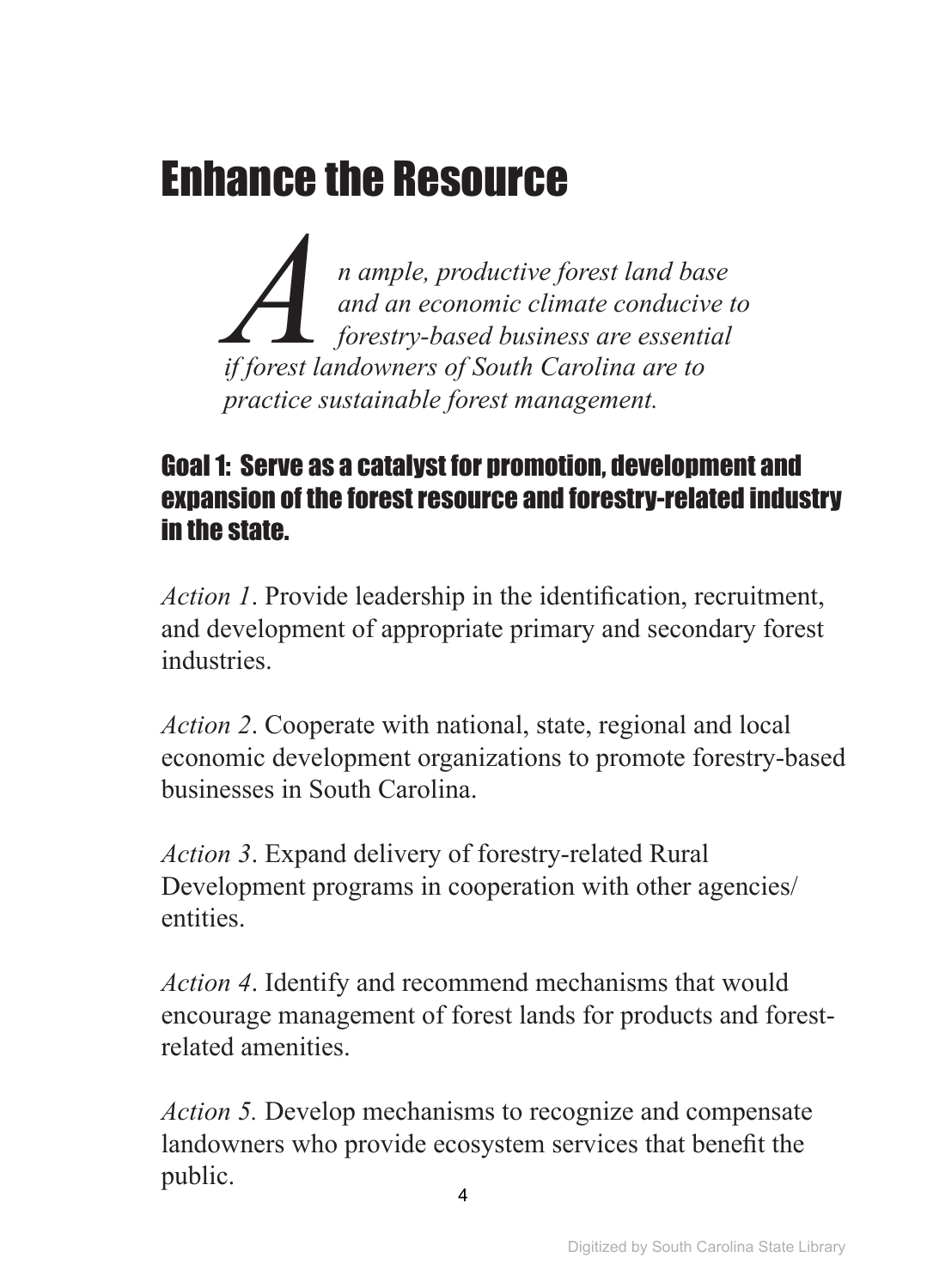#### Goal 2: Improve contacts and communication with state and local levels of government concerning forestry-related issues.

*Action 1*. Encourage active participation in forestry issues at all organizational levels. Identify specific audiences to be reached by each program and/or operating segment of the SCFC.

*Action 2*. Increase participation in public hearings, including county council and planning commission meetings.

*Action 3*. Invite legislative staff to participate in high profile forestry events, and plan periodic field trips for legislative staff and the Governor's office staff, focusing on all services provided to citizens of the state.

*Action 4.* Address regulatory and liability issues associated with forest management practices such as prescribed burning, use of pesticides, and timber harvest.

*Action 5.* Train personnel to be effective communicators.

#### Goal 3: Provide policy makers, the forestry community and the interested public accurate and timely information on the state's forest inventory and health of the forest.

*Action 1*. Maintain funds and personnel to re-measure the state's Forest Inventory and Analysis (FIA) plots on a five-year cycle.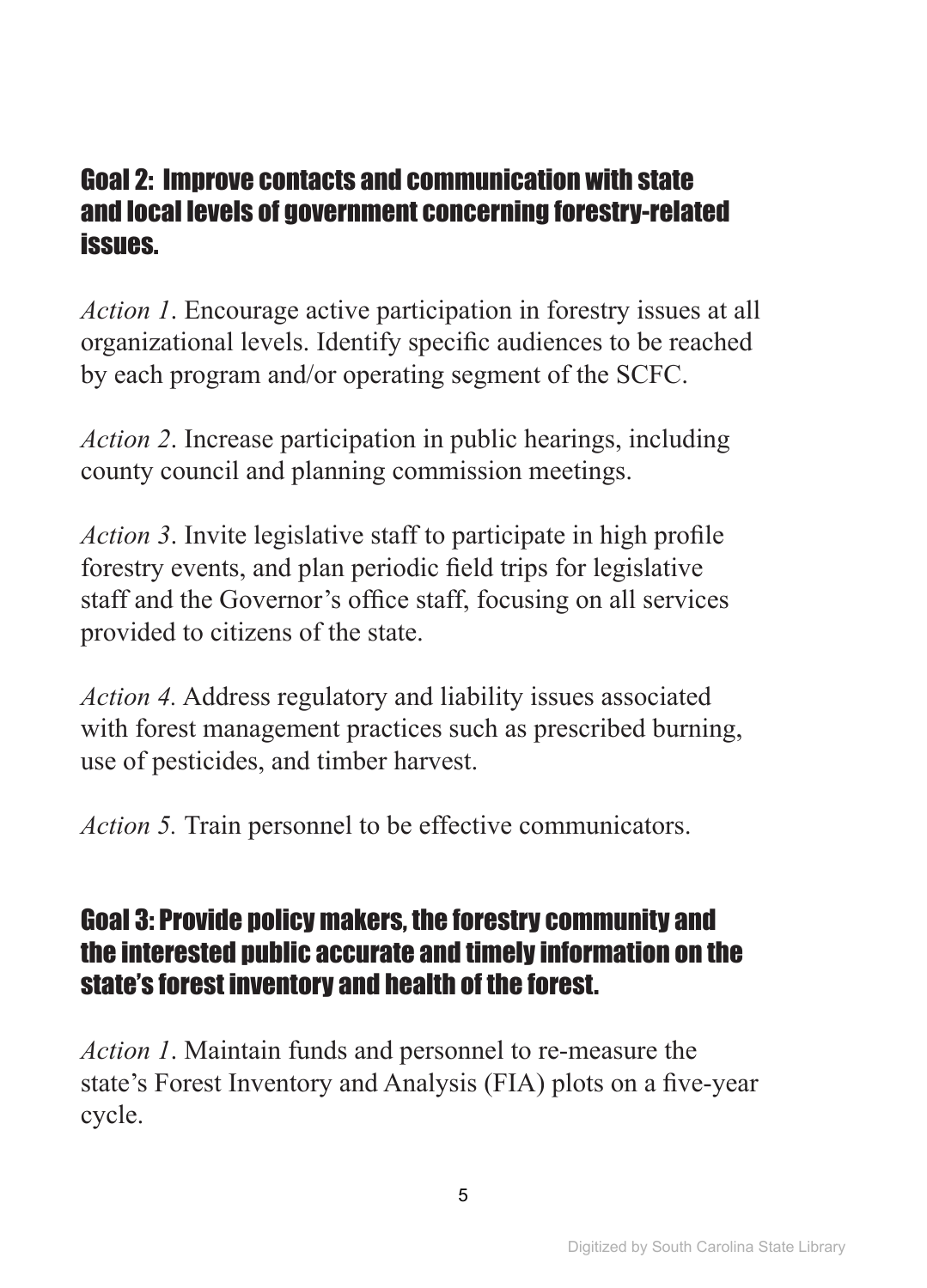*Action 2*. Survey adequate forest plots to ascertain a picture of forest health.

*Action 3.* Continue to collect and provide information about land use, fragmentation, and ownership issues.

#### Goal 4: Provide landowners with optimum quality forest tree seedlings to meet needs not filled by the private sector.

*Action 1*. Establish 3rd generation orchards for loblolly pine seed production.

*Action 2*. Partner with nursery and tree improvement organizations to maintain access to technical expertise, high value plant material, and funding sources.

*Action 3*. Continue to move nursery operations toward selfsustainability.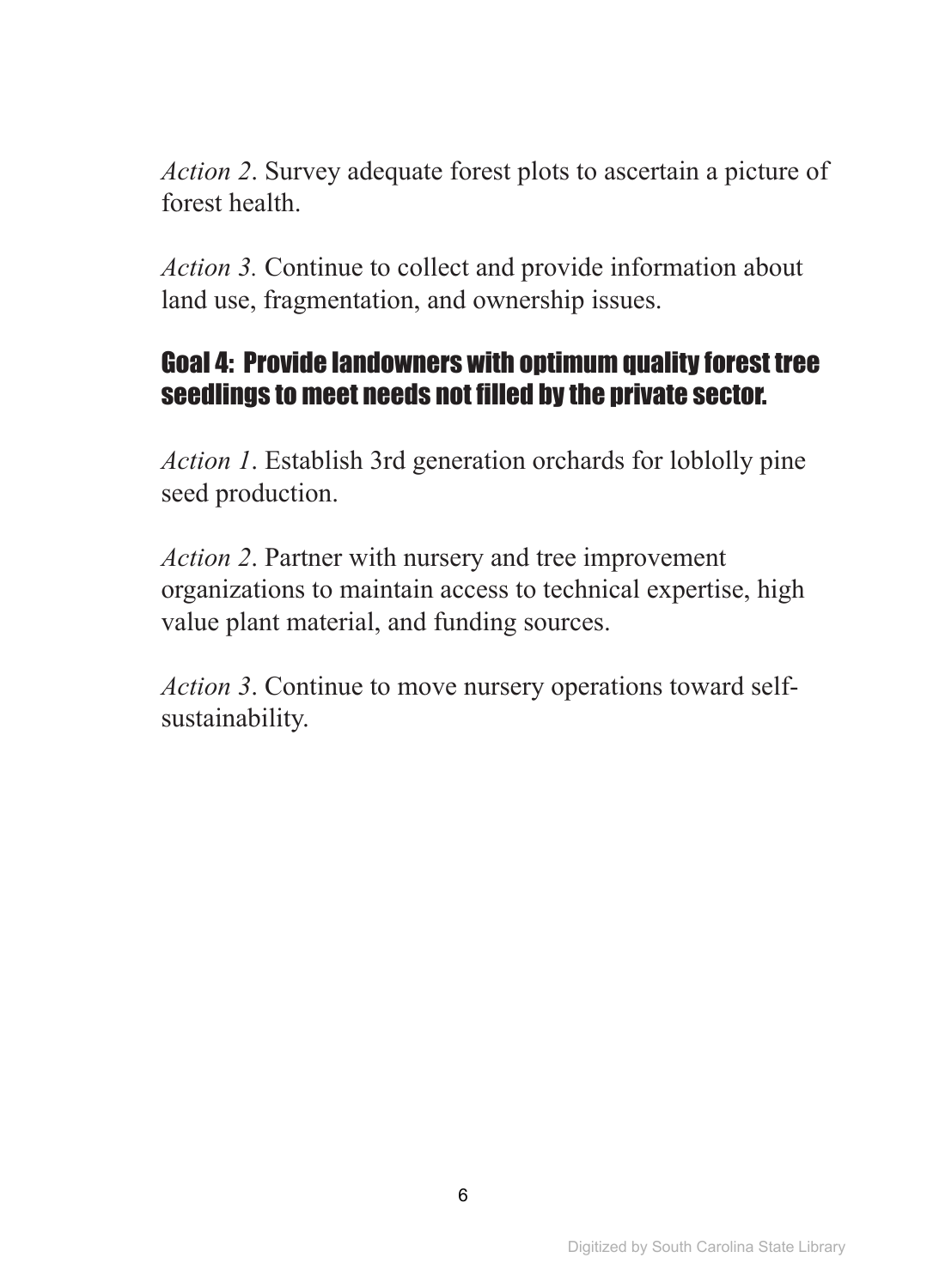### <span id="page-6-0"></span>Protect the Resource

*To ensure their future health, South Carolina's forests must be protected from harm due to natural and human-caused factors.* 

#### Goal 1: Ensure prompt and effective response to wildfires and other natural disasters.

*Action 1.* A primary point of contact for 9-1-1 centers, fire departments and the public, Forestry Commission dispatch operations will be kept current with technology, equipment, and staffing to support the agency's statewide fire dispatch, smoke management and emergency communication roles.

*Action 2*. Increase emphasis on training Forestry Commission personnel and cooperators in the Incident Command System (ICS) and general wildfire suppression tactics. Seek out nonfire and additional opportunities to use ICS and complete task books.

*Action 3*. Cooperate with Emergency Management Division, fire departments, and other emergency response organizations. Explore opportunities to train and utilize private and/or nontraditional cooperators.

*Action 4*. Evaluate staffing, equipment and technology to ensure adequate response to all wildfires and other disasters within the scope of the SCFC's mission.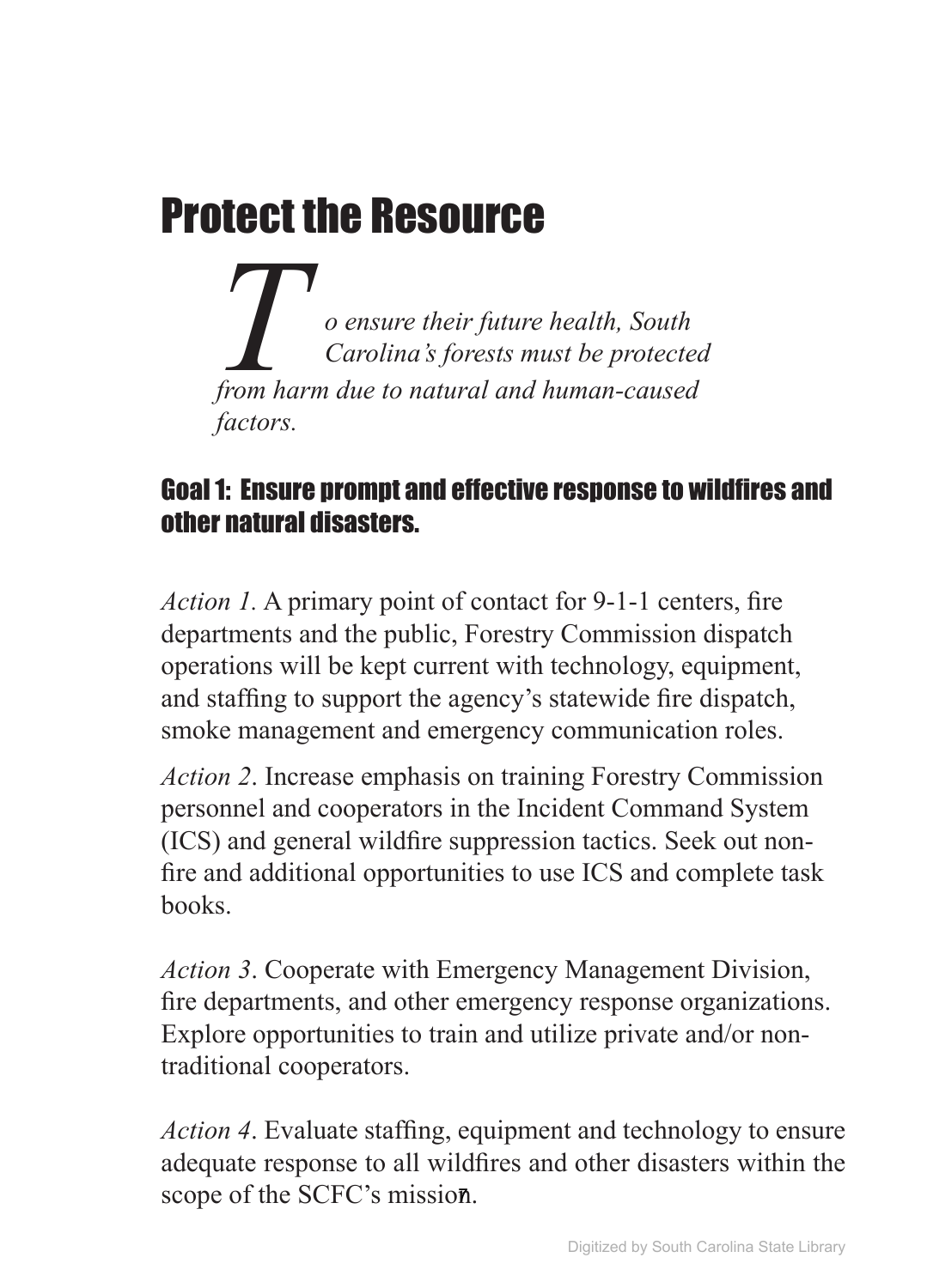#### Goal 2: Evaluate wildfire protection strategies, priorities and capabilities as urban development into forested areas creates additional hazards.

*Action 1*. Redefine and strengthen the cooperative relationship with local fire departments as urban developments expand into forested areas.

*Action 2*. Implement low-impact suppression techniques where applicable.

*Action 3*. Incorporate a Firewise approach to wildland urban interface areas by identifying communities at risk through hazard assessment, developing wildfire protection plans for communities, developing education/awareness efforts for communities, and developing fuels management strategies.

*Action 4*. Emphasize wildfire prevention through the deployment of fire prevention teams during Fire Prevention Week and periods of high wildfire occurrence.

*Action 5.* Seek out non-traditional partners who may provide assistance with changing fire protection issues.

#### Goal 3: Lead in law enforcement services in wildfire and forest product theft and fraud arenas.

*Action 1*. Provide forest product theft awareness and prevention training to SCFC personnel, landowners, and cooperators.

*Action 2*. Develop and enforce a standardized procedures manual for field investigation and prosecution. 8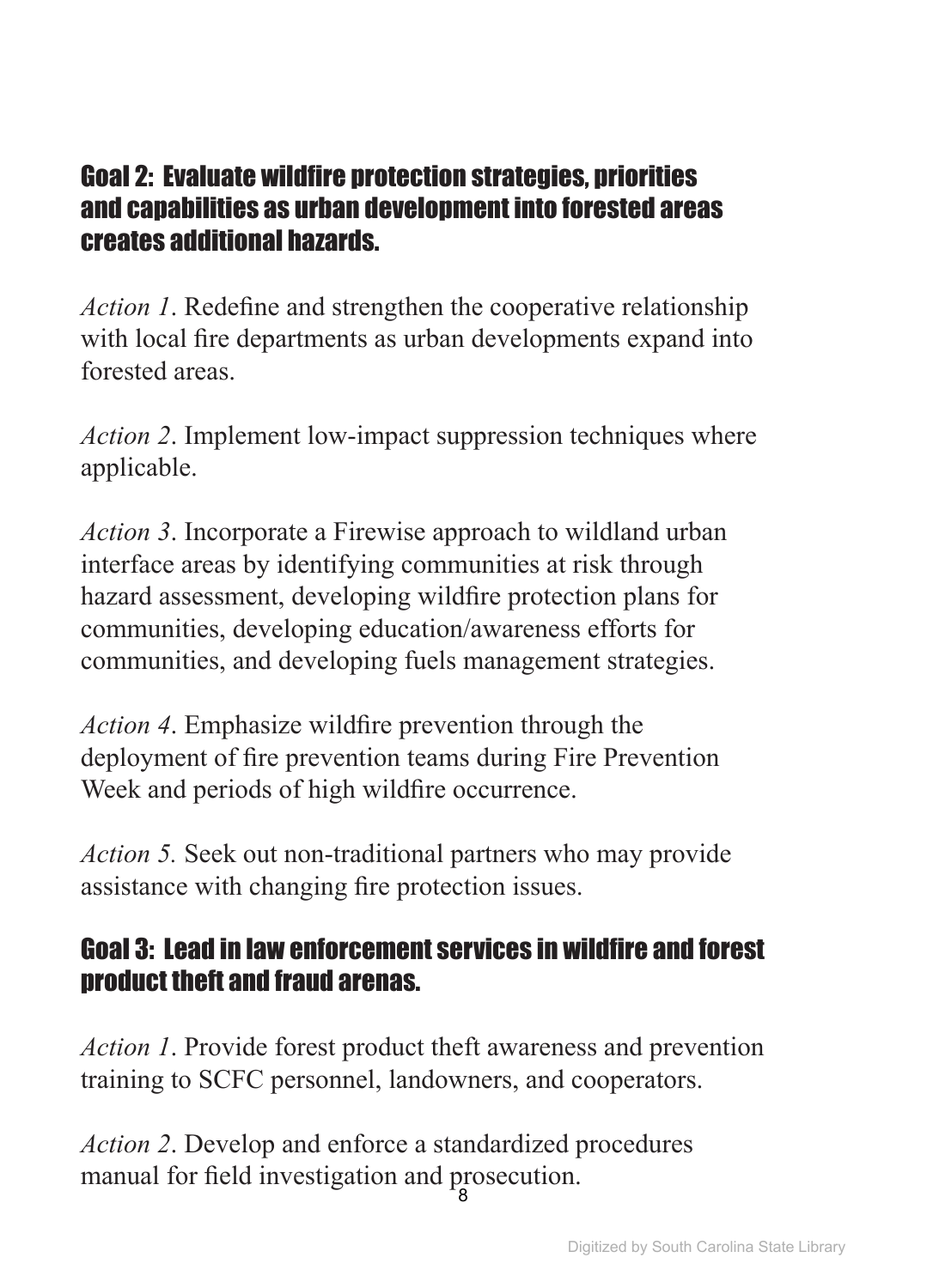*Action 3*. Continue to implement a Class 1 Certification Program for SCFC officers and investigators.

*Action 4*. Review law enforcement officer staffing levels and adjust accordingly.

#### Goal 4: Re-evaluate programs to ensure prompt response to insects, other forest pests, and disease outbreaks and concerns.

*Action 1*. Provide training to agency foresters, technicians, and cooperators (consulting foresters, industrial foresters, federal agencies in combination with USFS, other state agencies, i.e., PRT, DNR, DOT, etc.) on survey techniques, identification and control of forest pests, and integrated pest management.

*Action 2*. Maintain continuous monitoring of forest insect and disease activity, including invasive species.

*Action 3*. Provide detailed field or lab evaluation of specific forest pest problems for use by land managers. Cooperate with Clemson Plant Pest Regulatory agency.

*Action 4*. Maintain staffing, technology and equipment to combat forest pest problems on a timely basis and as required by state law.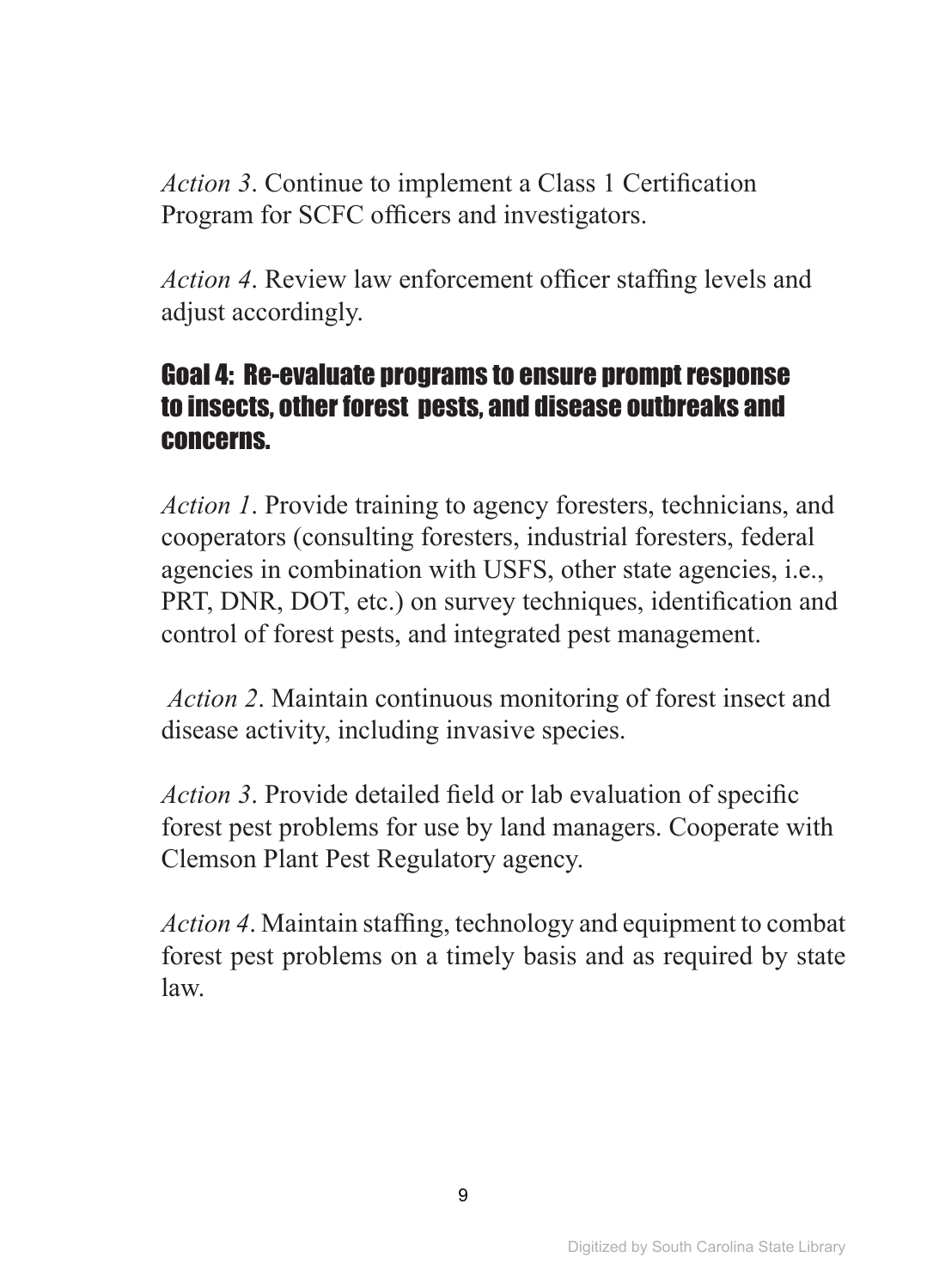#### Goal 5: Enhance water quality protection by increasing awareness and compliance with South Carolina Best Management Practices for Forestry (BMPs).

*Action 1*. Improve delivery of pre-harvest planning and BMP recommendations through the Courtesy Exam Program to protect water quality and site productivity during forestry operations.

*Action 2*. Provide classroom and field BMP training for forestry contractors, private landowners, industry, SCFC employees, and other agencies through the Timber Operations Professional logger training program, in cooperation with industry and through SCFC workshops.

*Action 3*. Encourage contractors to include BMP compliance statements in their contracts.

*Action 4*. Work with SC Forestry Association, Association of Consulting Foresters, Clemson University, SC Department of Health and Environmental Control, SC Timber Producers Association, county landowner associations, and other organizations to encourage landowners, loggers, foresters, and contractors to request courtesy BMP examinations.

*Action 5*. Continue BMP monitoring to document success and provide opportunities for education of landowners, loggers, and forestry professionals.

*Action 6*. Respond to BMP complaints and provide technical expertise to appropriate enforcement agencies.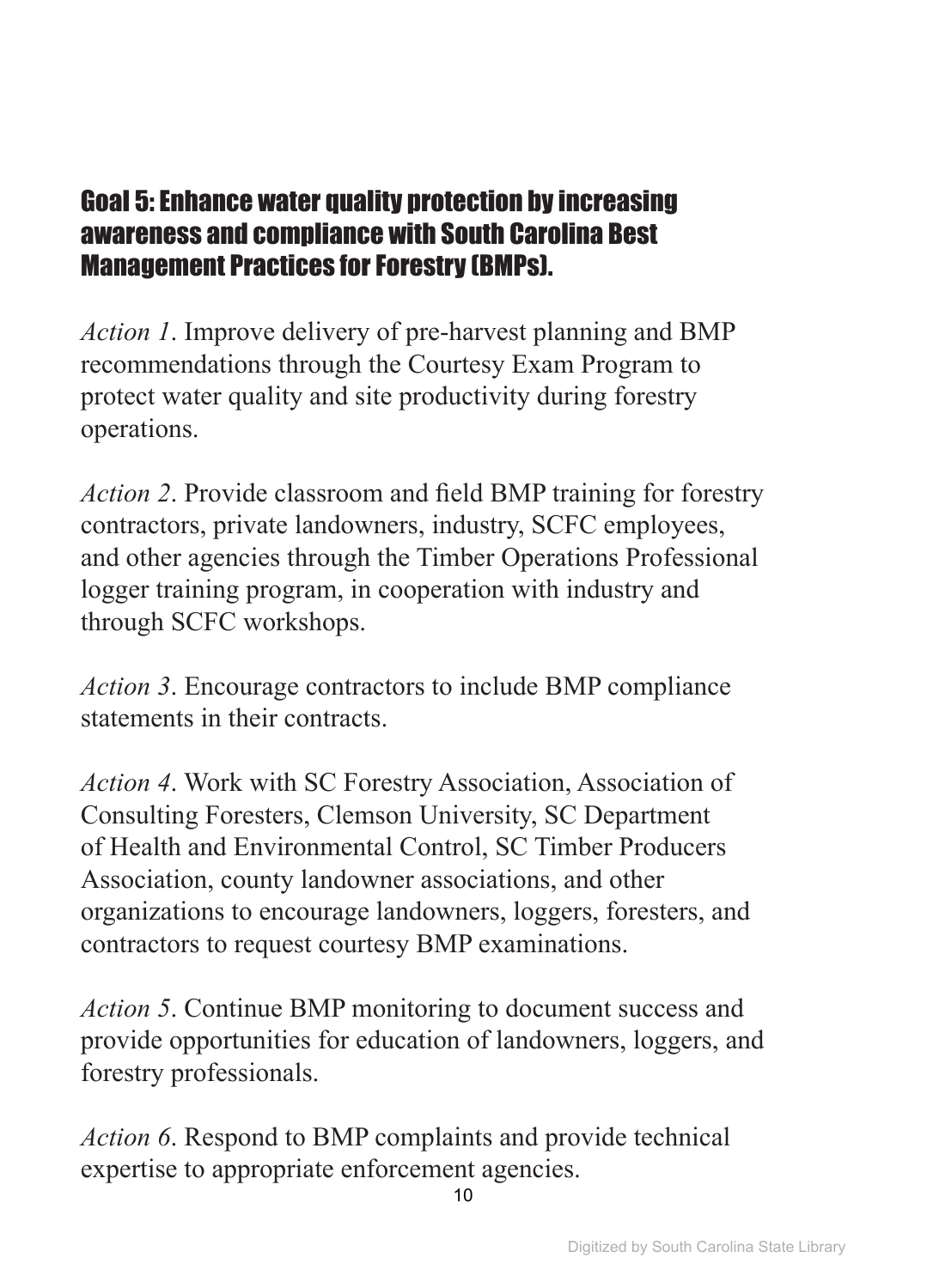*Action 7*. Periodically review Best Management Practices (BMP) guidelines and update as needed to better protect water quality.

*Action 8*. Update cooperative agreements with state and federal regulatory agencies, forest industry, and private organizations to protect environmental functions.

#### Goal 6: Promote the responsible use of prescribed fire.

*Action 1*. Continue to monitor and research smoke management guidelines to maintain air quality standards.

*Action 2*. Maintain an active role in leadership of the SC Prescribed Fire Council.

*Action 3.* Examine regulations and liability issues concerning prescribed burning and seek solutions that will provide for public safety while permitting prescribed burning.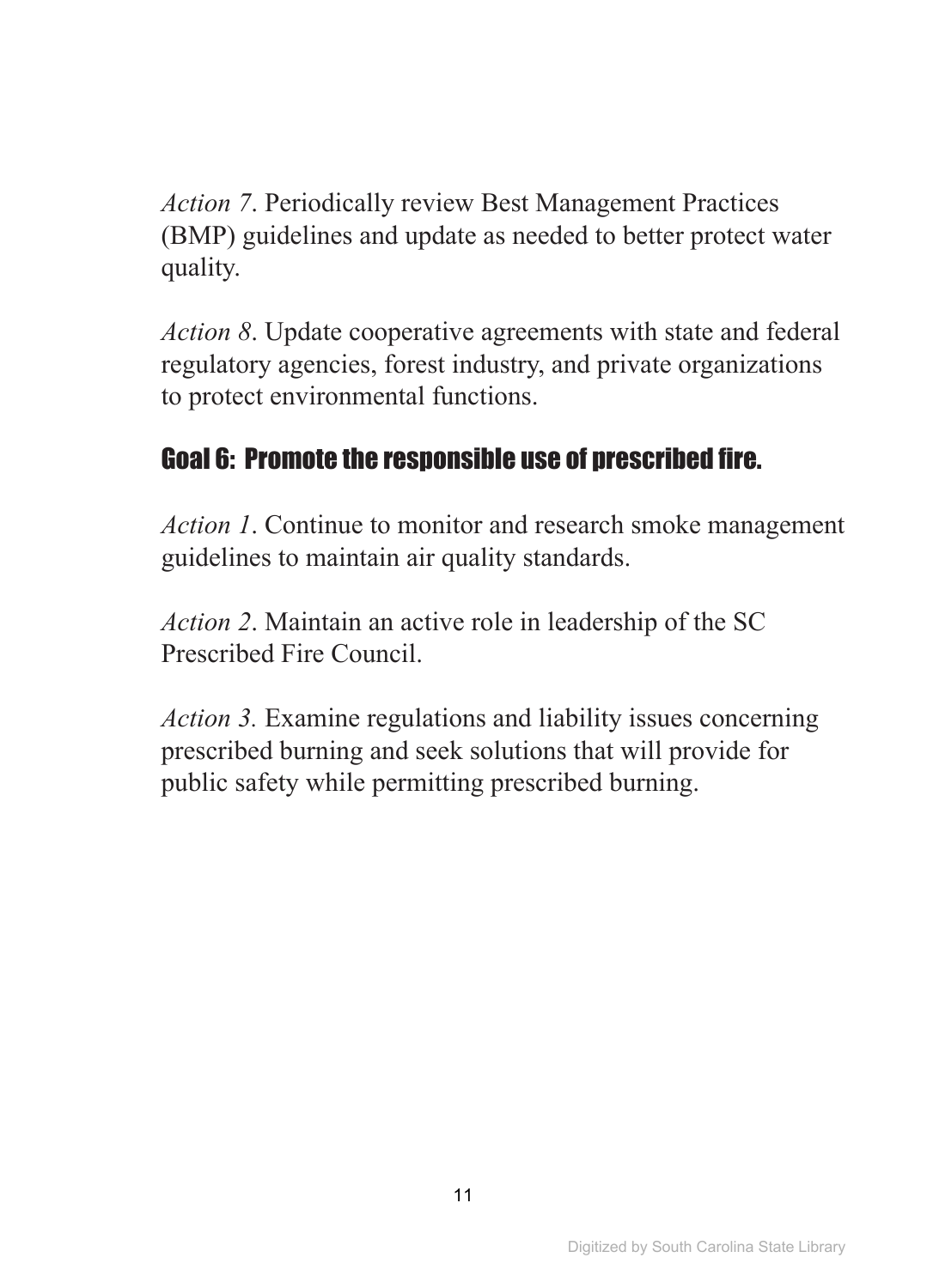## <span id="page-11-0"></span>Manage the Resource

*Forest landowners, communities,*<br>and the public expect the South<br>Carolina Forestry Commission the deliver financial and technical assistance v *and the public expect the South Carolina Forestry Commission to deliver financial and technical assistance while addressing social and environmental concerns.* 

#### Goal 1: Provide improved land management services to landowners of South Carolina.

*Action 1*. Continually identify our customers' needs and take a proactive approach. Offer forest management services that the SCFC can reasonably provide to landowners to improve timber production, aid in efficient utilization of the timber resource, foster conservation and multiple use of the forest resource, and manage and maintain healthy urban forests.

*Action 2*. Periodically perform internal study of current services provided by the SCFC. Solicit input from employees on how services can be better performed.

*Action 3*. Provide forest management assistance to public entities that hold forested lands. Conduct annual planning meetings to discuss upcoming projects, review fee structure, and discuss expansion of services.

*Action 4*. Stay current with new management techniques and methods of forest management to ensure delivery of the best possible advice.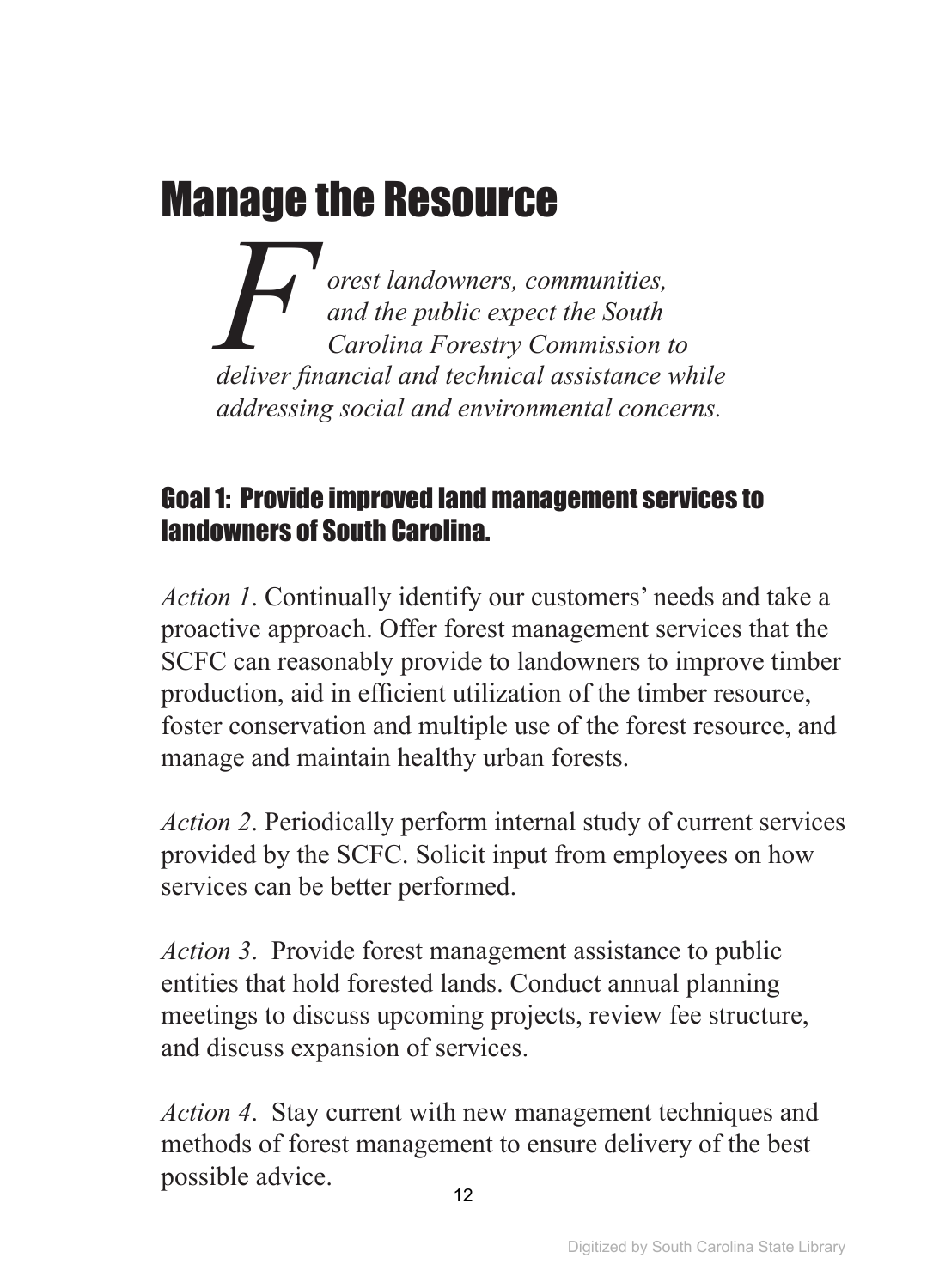#### Goal 2: Administer reforestation programs and provide technical forest management assistance designed to meet landowners' goals.

*Action 1*. Develop specialized management strategies applicable to landowners with small tracts. Utilize the Stewardship program to deliver comprehensive management plans to all landowners with multiple natural resource management objectives.

*Action 2*. Improve utilization of trained forest technicians.

*Action 3*. Provide special services, for a fee, that are not adequately provided by the private sector, such as prescribed burning, firebreak plowing, and water bar construction.

*Action 4.* Continue to re-evaluate use and administration of current reforestation funds. Actively seek partnerships that increase the diversity of sources for reforestation assistance and the funding available for forestry practices.

#### Goal 3: Provide technical, educational and financial assistance in urban and community forestry to local governments and organized groups living and working within established developing and populated areas.

*Action 1.* Meet with local government personnel, advocacy groups and professional organizations periodically to assess needs and provide technical assistance in the development and management of public trees and forests.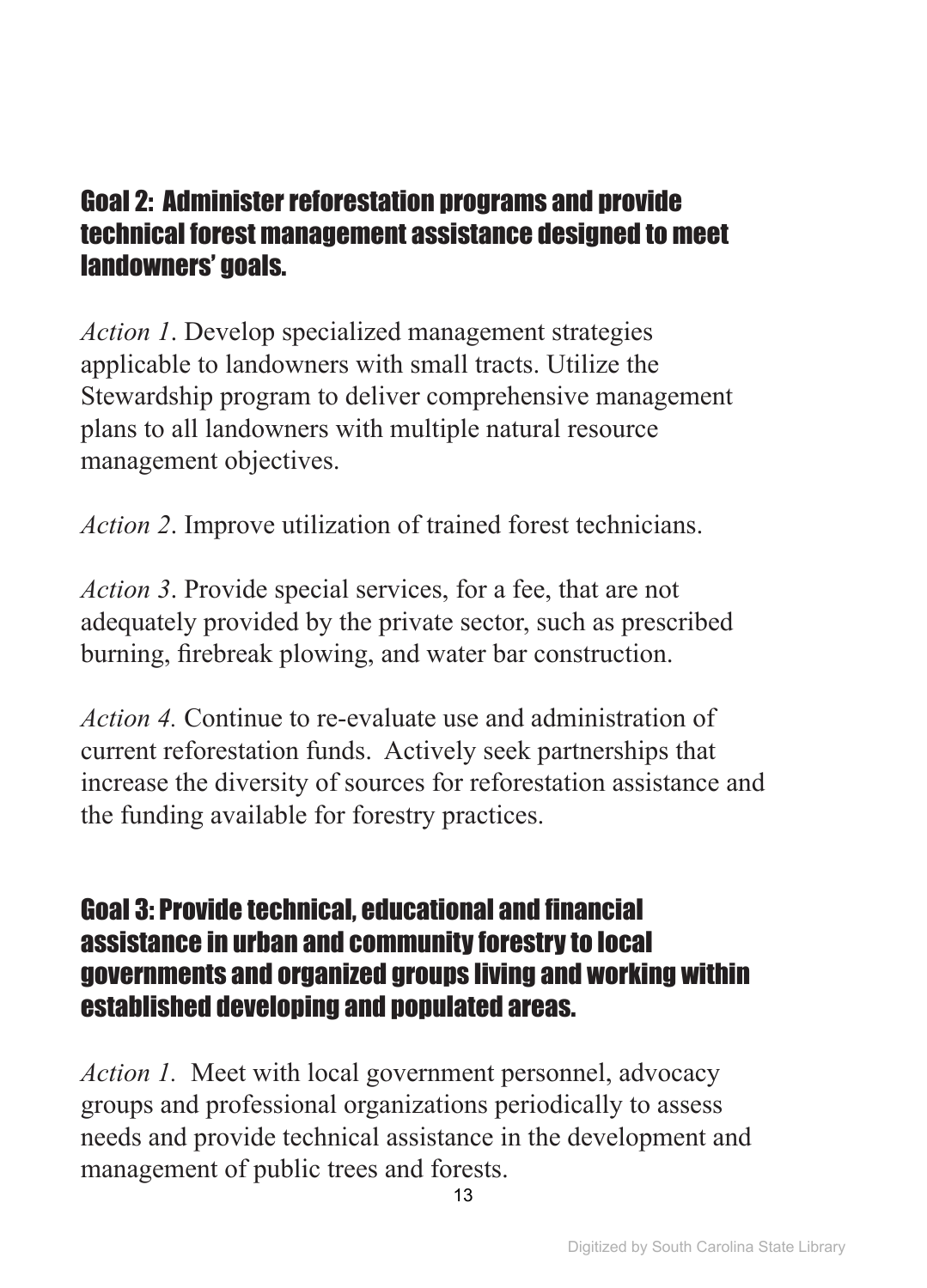*Action 2.* Develop and/or acquire tools to facilitate technical, educational and financial assists and services.

*Action 3.* Administer the community forestry grant program as available and provide information on other available sources of grants and funding to assist in the development and management of public trees and forests.

*Action 4.* Conduct on-site programs, provide literature and web site information, and work through partners to sponsor / present information regarding arboriculture, community forestry issues, and the value of ecosystem services to targeted audiences.

*Action 5.* Offer expertise to other SCFC program areas and support opportunities for professional development and technical skill enhancement of agency foresters regarding arboriculture and/or community forestry issues and involve them in local forestry issues within their assigned areas.

*Action 6.* Work through local, regional, and state partners to educate them on the workload and financial challenges of the community forestry program and encourage them to advocate for state support and funding.

#### Goal 4: Use landholdings to demonstrate innovative forest management techniques as well as for in-house training and annlied research.

*Action 1.* Develop relationships with educational institutions and research organizations to encourage the use of state forest lands as potential research sites.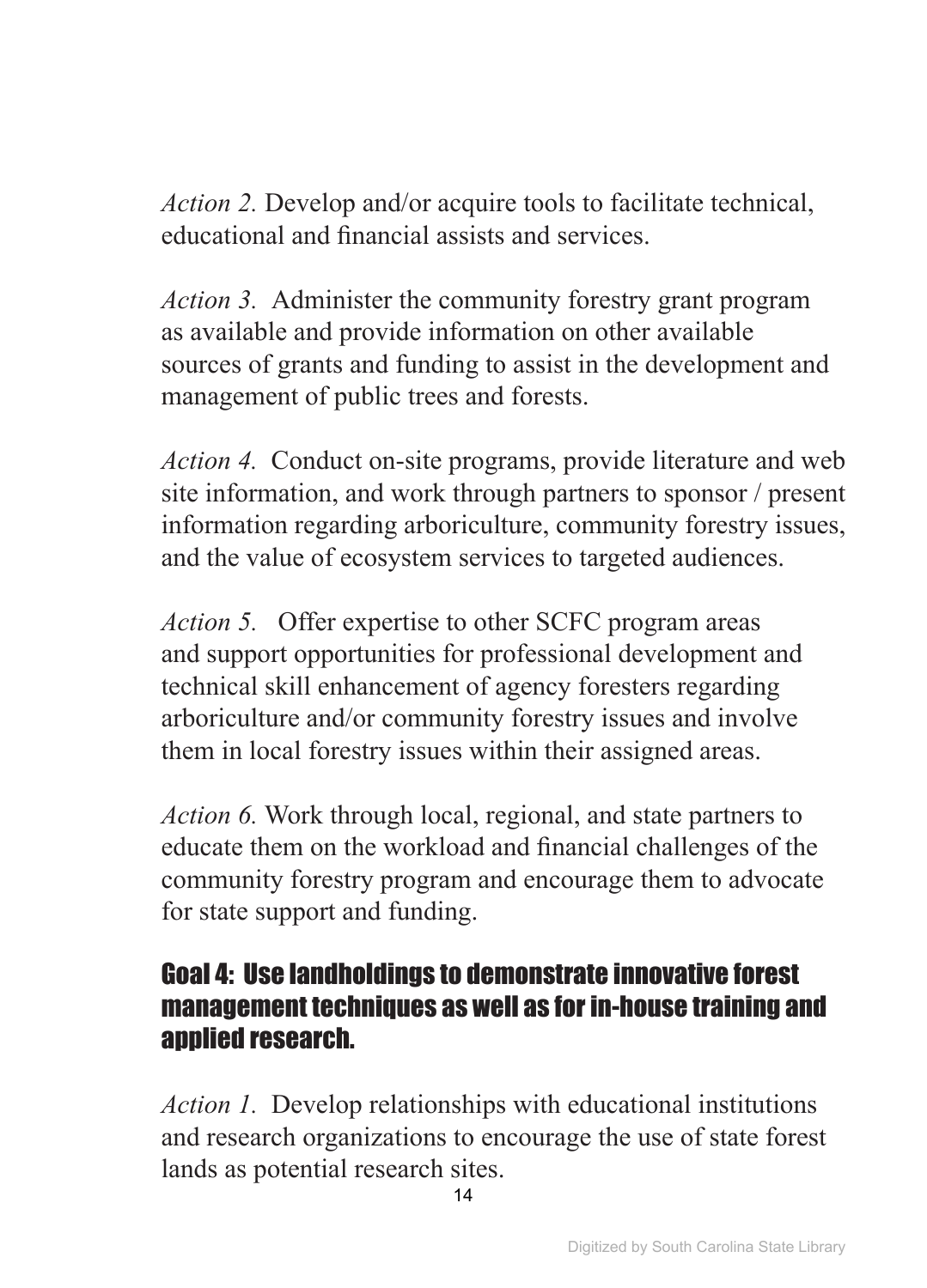*Action 2*. Work with Clemson University Extension, local forestry landowner organizations, and other partners to promote state forests as forestry practices demonstration sites.

*Action 3*. Actively seek out grants, federal funds and other income sources to expand the state forest system, with the primary goal of acquiring tracts contiguous to existing properties.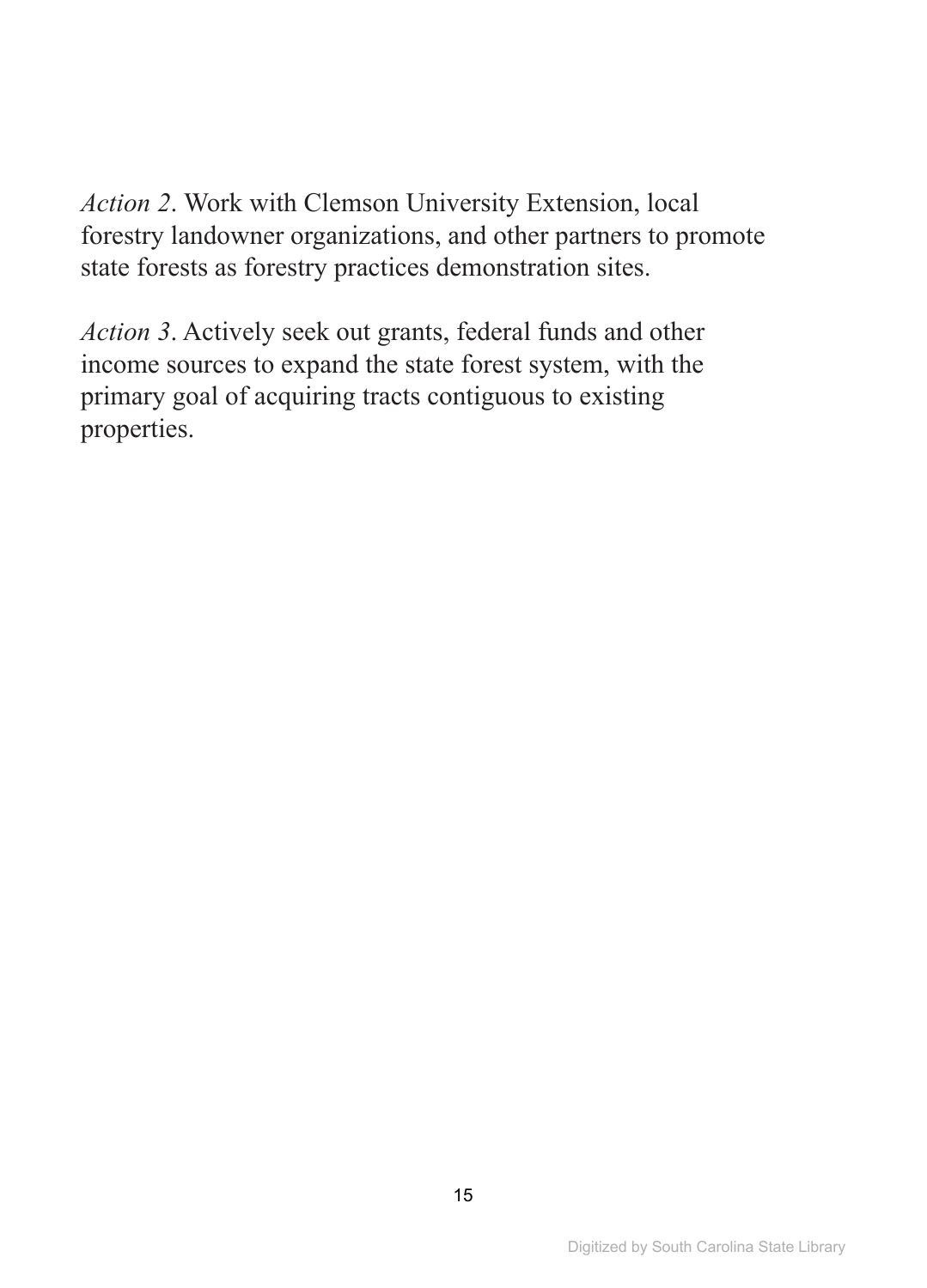### <span id="page-15-0"></span>Raise Awareness about the Resource

*We must raise the awareness among decision-makers and the public in general concerning the environmental and economic benefits of sound forest management.* 

#### Goal 1: Develop and promote forestry education programs for all audiences.

*Action 1*. Continue to develop Harbison State Forest and the Piedmont Forestry Center as forestry education centers, and expand programs to selected field locations.

*Action 2*. Promote conservation education programs such as Wood Magic, Project Learning Tree and Teaching KATE (Kids About The Environment). Increase SCFC personnel participation in education programs.

*Action 3*. Continue annual teacher's tour and development of forestry educational material.

#### Goal 2: Enhance the image of the Forestry Commission as an initial source for forest management information and assistance in South Carolina.

*Action 1*. Develop creative approaches to reaching landowners through civic involvement, group meetings, tours, workshops, advertising and other opportunities.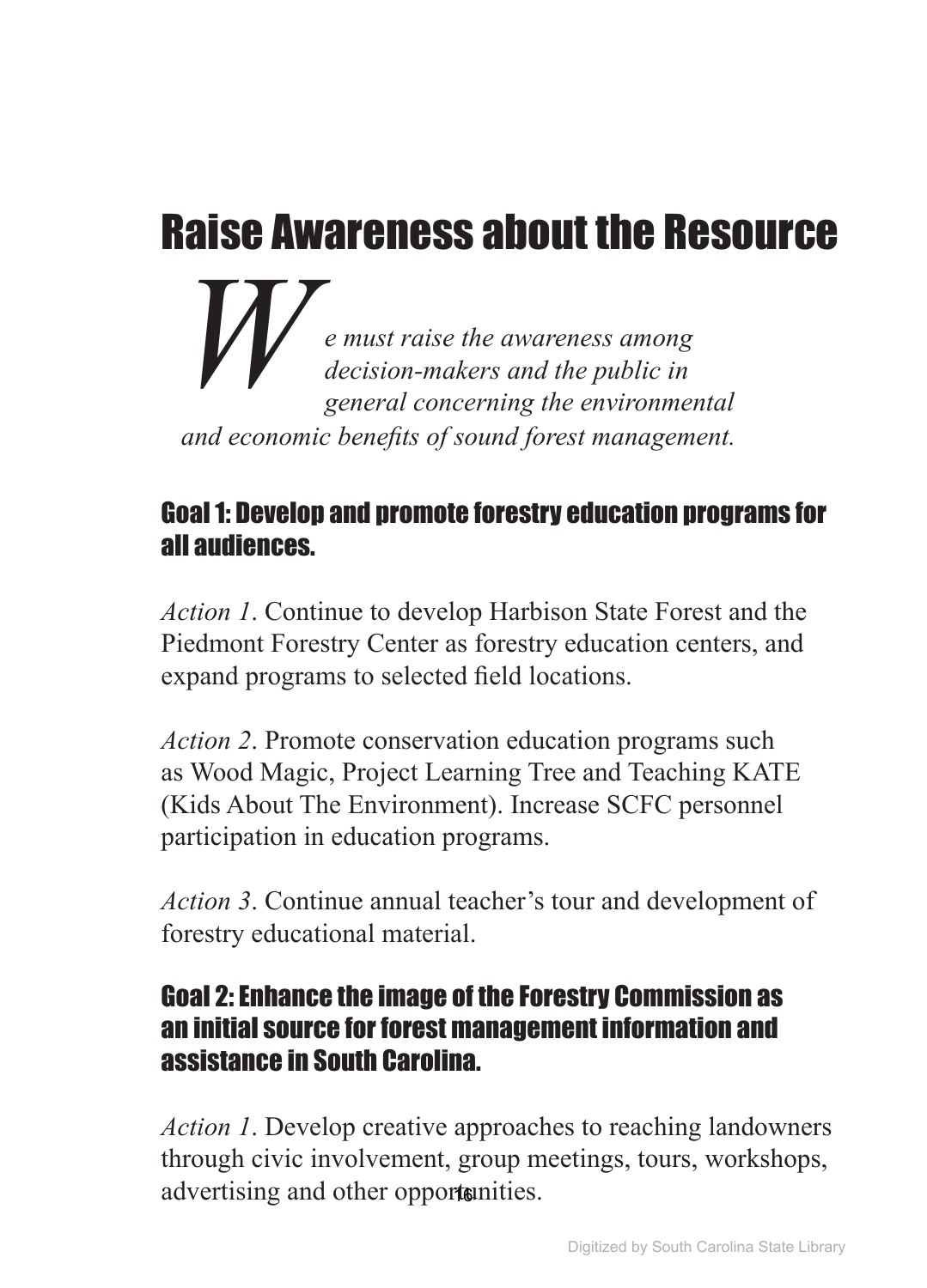*Action 2*. Explore diverse methods for marketing the agency's programs and promoting services to new audiences (continually reference "Manage the Resource" Goal 1, Action 2 in doing so).

*Action 3*. Maintain and continually update the Forestry Commission website.

#### Goal 3: Utilize all media to reach targeted audiences with relevant forestry information.

*Action 1*. Research potential audiences to develop targeted information and/or education campaigns.

*Action 2*. Develop audio-visual, print, and exhibit material, promoting forestry and forest management, for use by agency personnel in their communities. Encourage use of these items through assignment of EPMS goals.

#### Goal 4: Increase interaction, cooperation, and communication with other state agencies, local governments, forestry organizations, universities, professional societies, environmental and conservation groups.

*Action 1*. Partner with the South Carolina Forestry Association (SCFA), American Forest and Paper Association (AF&PA), Association of Consulting Foresters (ACF), Clemson University, the National Association and Southern Group of State Foresters (NASF, SGSF) and other sister organizations to identify common messages and deliver to targeted audiences.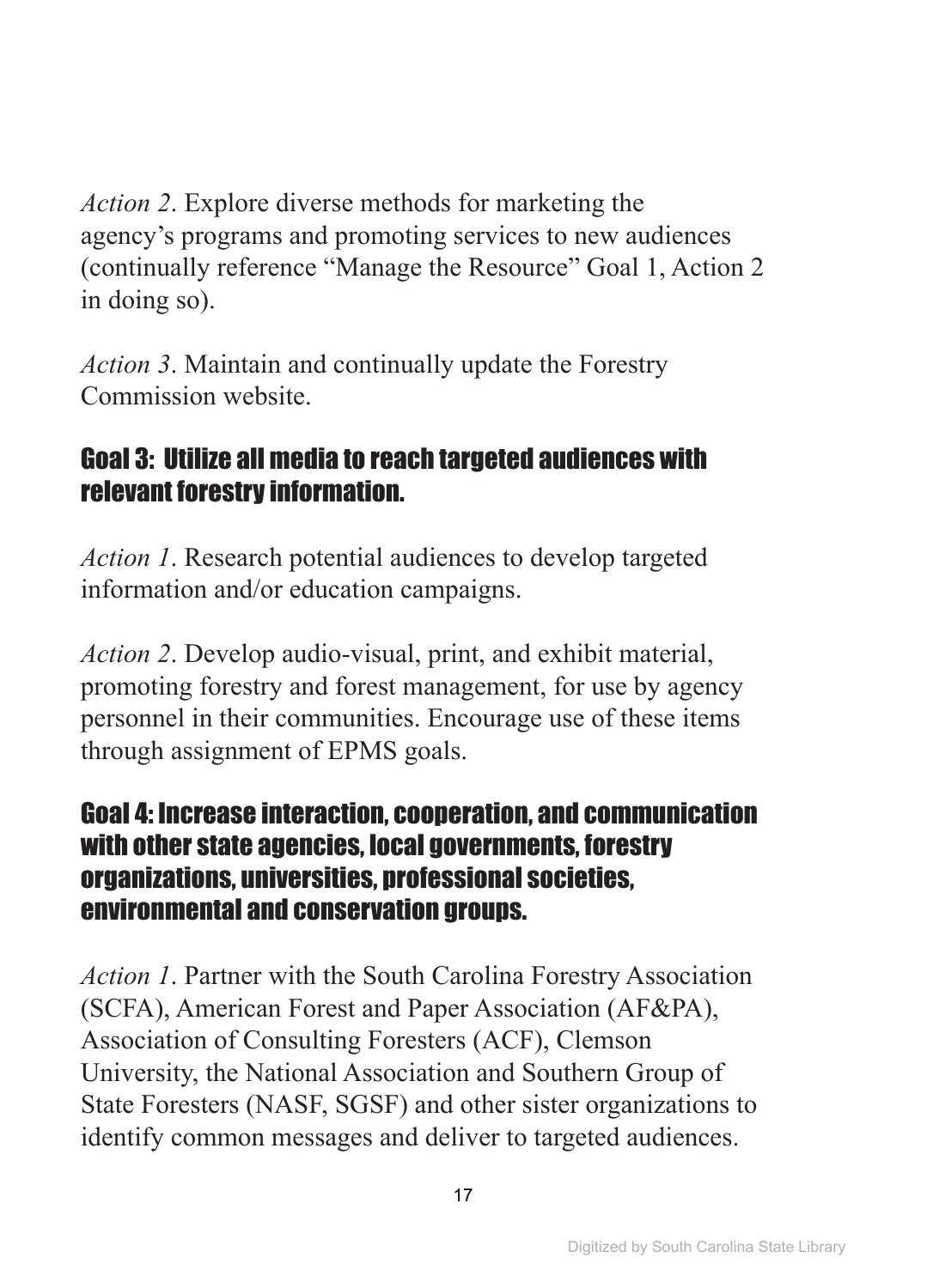*Action 2*. Improve contacts and communication with local governments.

*Action 3.* Encourage SCFC personnel to participate in landowner associations and other forestry and conservationrelated organizations.

*Action 4.* Provide leadership for state agencies to cooperatively provide forest conservation information to landowners in forest management, recreation, wildlife management and wildland/ urban interface concerns.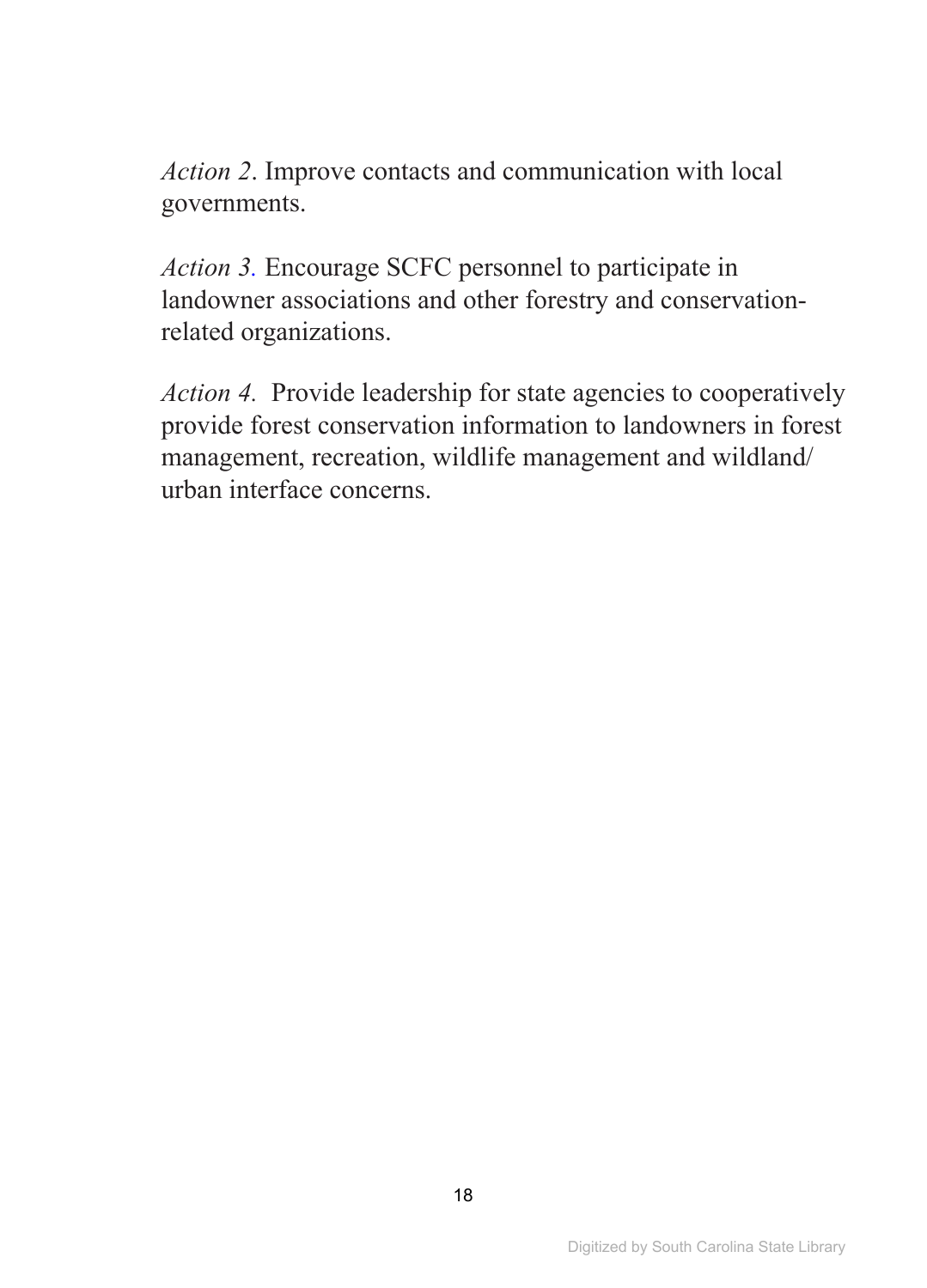# <span id="page-18-0"></span>Prepare to Meet Future Demands

*T o* meet future demands and provide<br>quality customer service, the South<br>Carolina Forestry Commission mus<br>have well-trained, aualified staff that eniov a *quality customer service, the South Carolina Forestry Commission must have well-trained, qualified staff that enjoy a safe and rewarding work environment.* 

#### Goal 1: Strive to maintain a capable, satisfied and diverse work team.

*Action 1*. Provide forward-thinking leadership that is creative, clear, innovative and demanding of excellence.

*Action 2*. Actively recruit and employ highly-qualified, diverse individuals who are committed to providing public service.

*Action 3*. Encourage continuous improvement through individual and team efforts.

*Action 4.* Ensure an organizational culture that promotes high performance, access to educational opportunities, and employee accountability.

*Action 5*. Continuously assess the organization's future human resources needs and identify the potential of staff for advancement opportunities.

*Action 6*. Develop and implement strategies to promote positive agency and employee morale.

19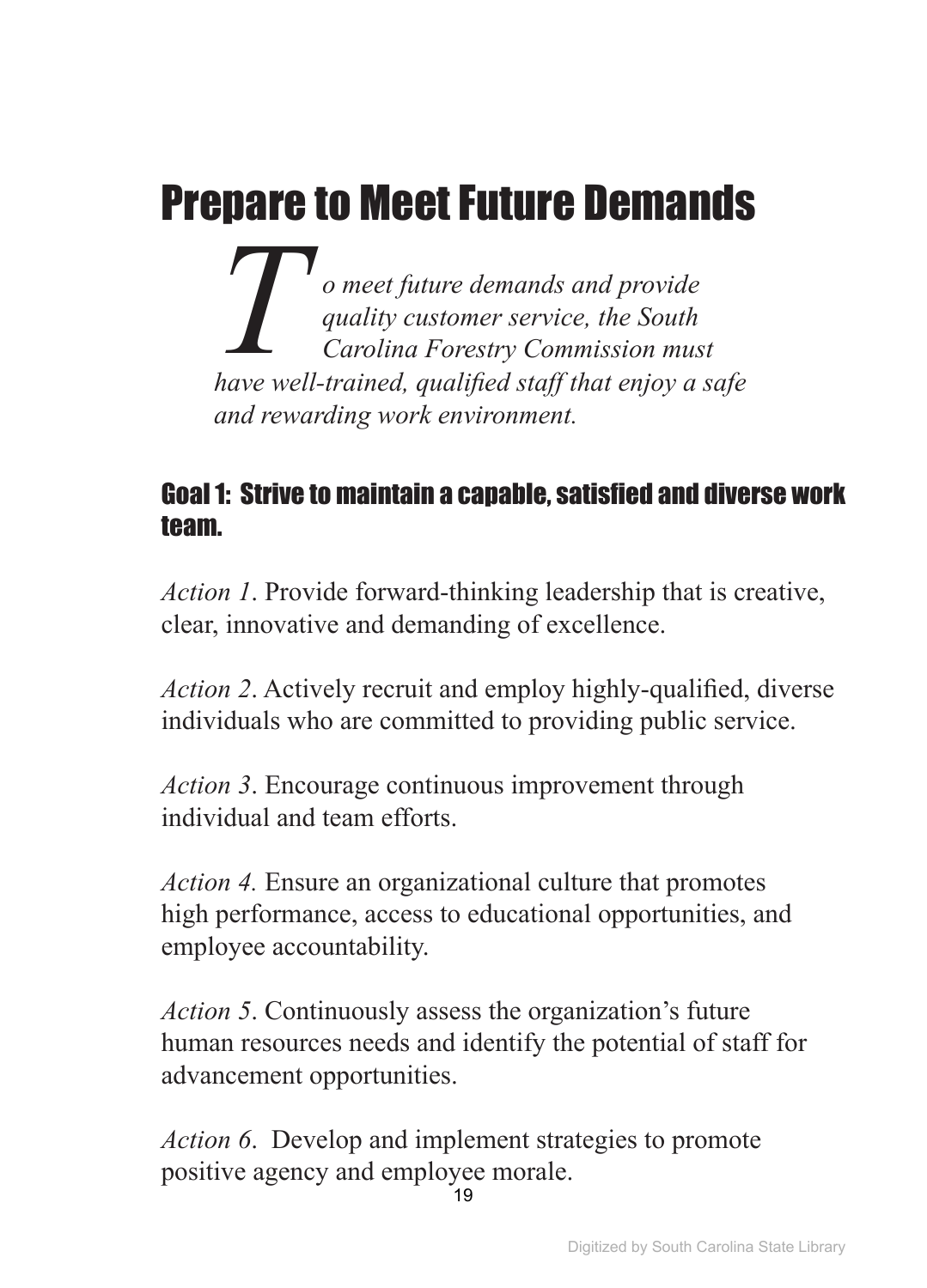#### Goal 2: Enhance professional development for agency personnel to efficiently, safely, and professionally provide better services.

*Action 1*. Encourage foresters to pursue various specialties (e.g. hardwood management, GIS, arboriculture, taxation issues) as well as basic forest management.

*Action 2.* Provide informational sessions and educational material to SCFC employees on the services provided by the agency.

*Action 3*. Identify training needed through self-assessment processes and a training council. Send employees to outside training if necessary and utilize them as instructors for the balance of staff.

*Action 4*. Evaluate and adopt appropriate technology to improve the efficiency of SCFC personnel so that they may provide improved services to customers.

*Action 5*. Encourage and facilitate employees in pursuing State Government's Associate Public Manager (APM) and Certified Public Manager (CPM) awards and SC Executive Institute.

*Action 6*. Support professional development of personnel. Encourage membership in professional societies that allow employees to develop skills and contacts outside their normal work routine.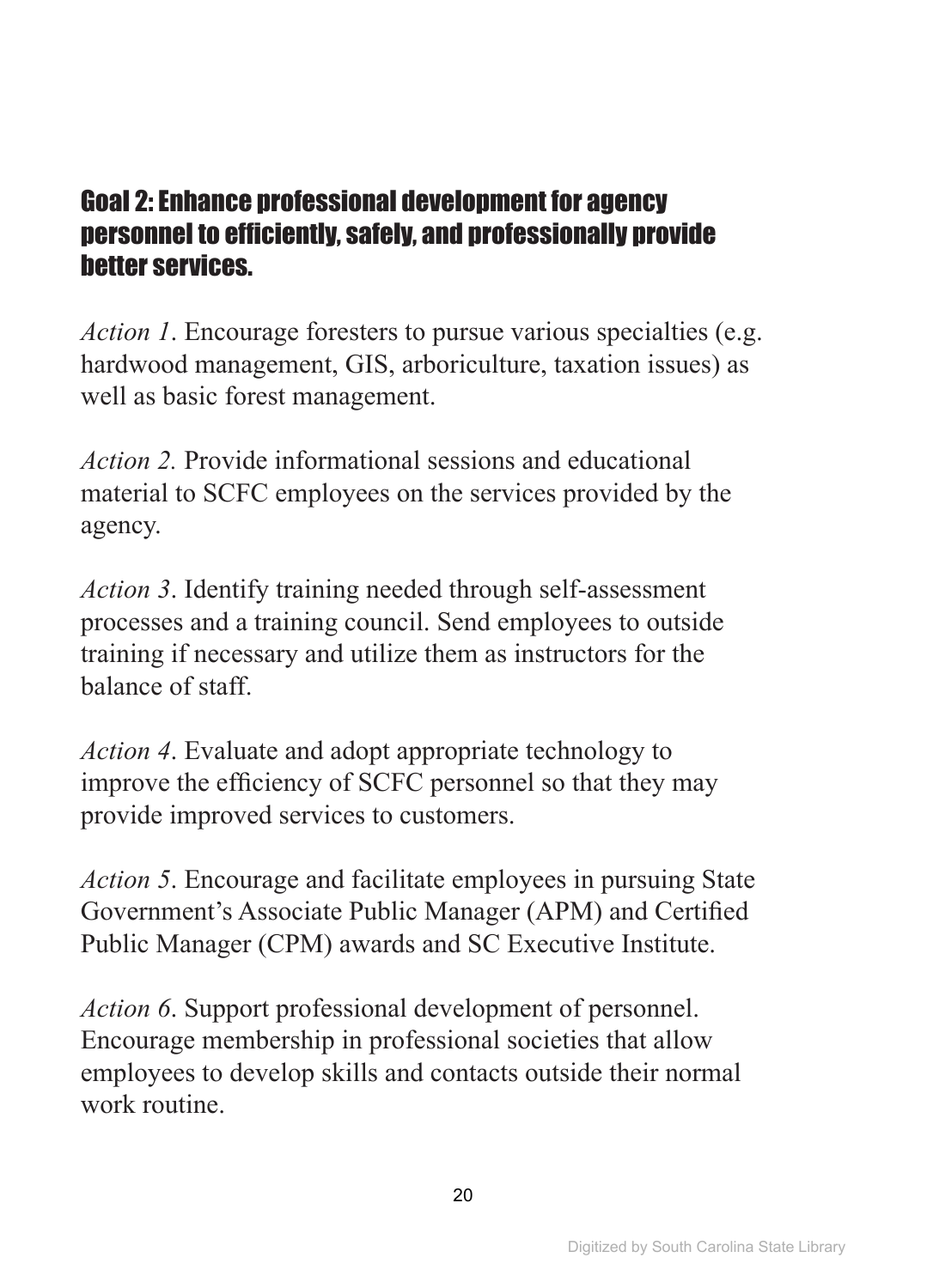#### Goal 3: Review staffing levels and organizational structure to ensure the agency is in a position to supply needed services.

*Action 1*. Performance measures will be generated for each program area.

*Action 2*. Perform unit forest management and forest protection reviews on a timely basis and utilize results to examine staffing level at unit offices.

*Action 3.* Support changes in legislation that would alter the status of county forestry boards, as recommended by the Legislative Audit Council.

Action 4. Review workforce planning status (i.e. TERI, retirement eligible employees) and develop a preparation plan for staff changes.

#### Goal 4: Implement plans and establish performance measures to reduce the number of job-related injuries.

*Action 1*. Implement applicable safety regulations and guidelines and develop procedures to ensure agency compliance.

*Action 2*. Maintain the physical fitness standards based on job requirements.

*Action 3*. Provide information to employees on the benefits of adopting a healthy lifestyle and encourage employee participation.